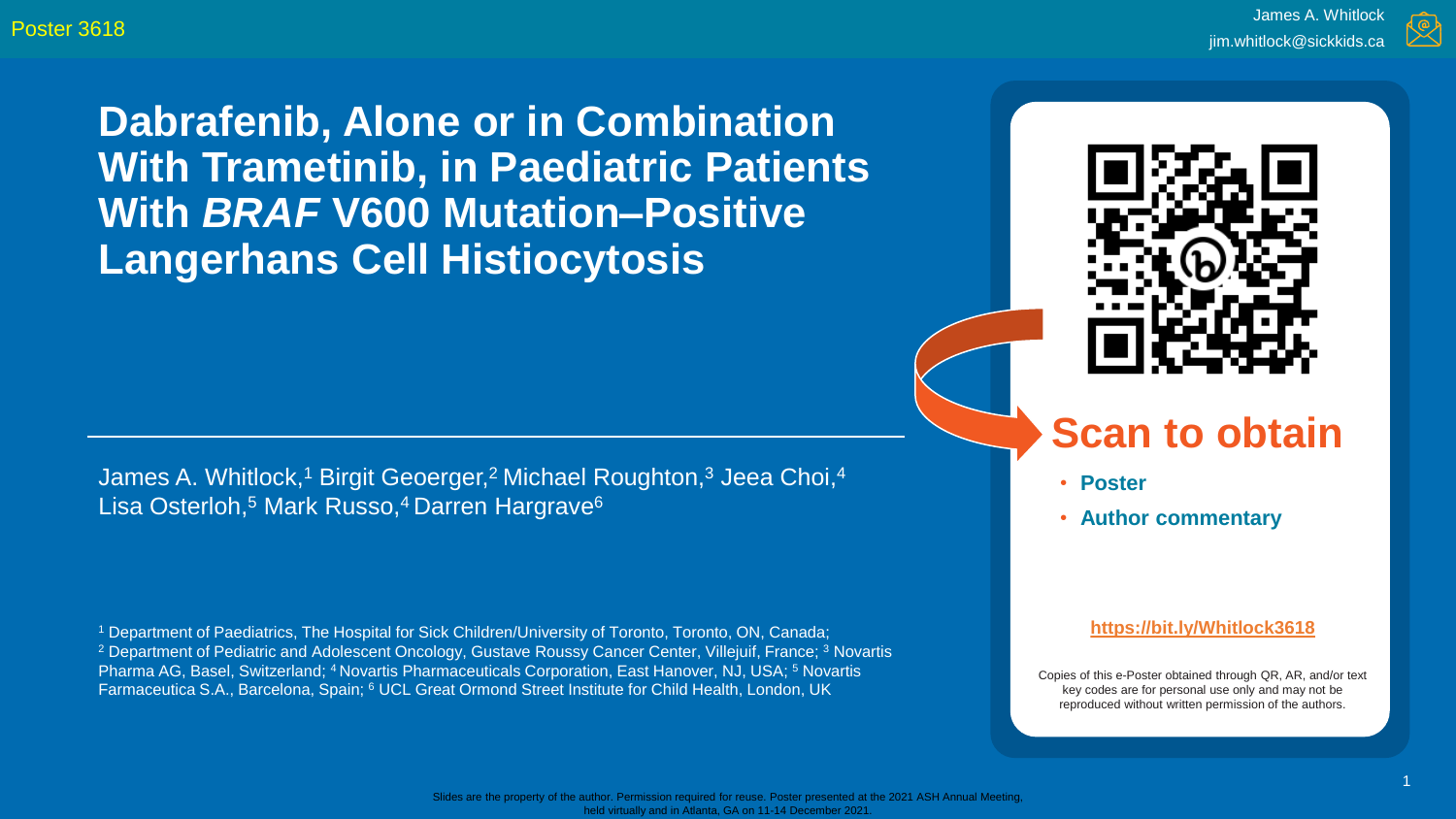## **Introduction**

- Langerhans cell histiocytosis (LCH) is a rare neoplastic disorder that affects 4 to 9 children < 15 years old per 1,000,000<sup>1</sup>
- Chemotherapy is the standard treatment for LCH; however, patients with advanced forms of the disease have frequent recurrences<sup>2</sup>
	- $-$  Patients whose treatment failed had long-term complications, such as neurodegeneration<sup>2</sup>
- Oncogenic *BRAF* mutations have been identified in paediatric malignancies, including > 50% LCH tumours<sup>3</sup>
	- $-$  Some studies have associated this mutation with worse prognosis and more severe clinical phenotype in LCH<sup>4</sup>
- Dabrafenib, a BRAF inhibitor, and trametinib, a MEK inhibitor, have shown meaningful clinical activity and a tolerable safety profile in patients with *BRAF* V600 mutation–positive paediatric malignancies<sup>5–7</sup>
- This poster presents the safety and efficacy data from two studies, one investigating dabrafenib monotherapy (NCT01677741) and the other looking at dabrafenib in combination with trametinib (NCT02124772) in paediatric patients with previously treated *BRAF* V600–mutation positive LCH (**Figure 1**)

1. Stalemark H, et al. Pediatr Blood Cancer. 2008;51:76-81. 2. Allen CE, et al. N Engl J Med. 2018;379:856-868. 3. Brown NA, et al. Blood. 2014;124:1655-1658. 4. Heritier S, et al. J Clin Oncol. 2016;34:3023-3030. 5. Hargrave DR, et al. Clin Cancer Res. 2019;25:7303-7311. 6. Kieran MW, et al. Clin Cancer Res. 2019;25:7294-7302. 7. Toll SA, et al. Oncotarget. 2019;10:551-557.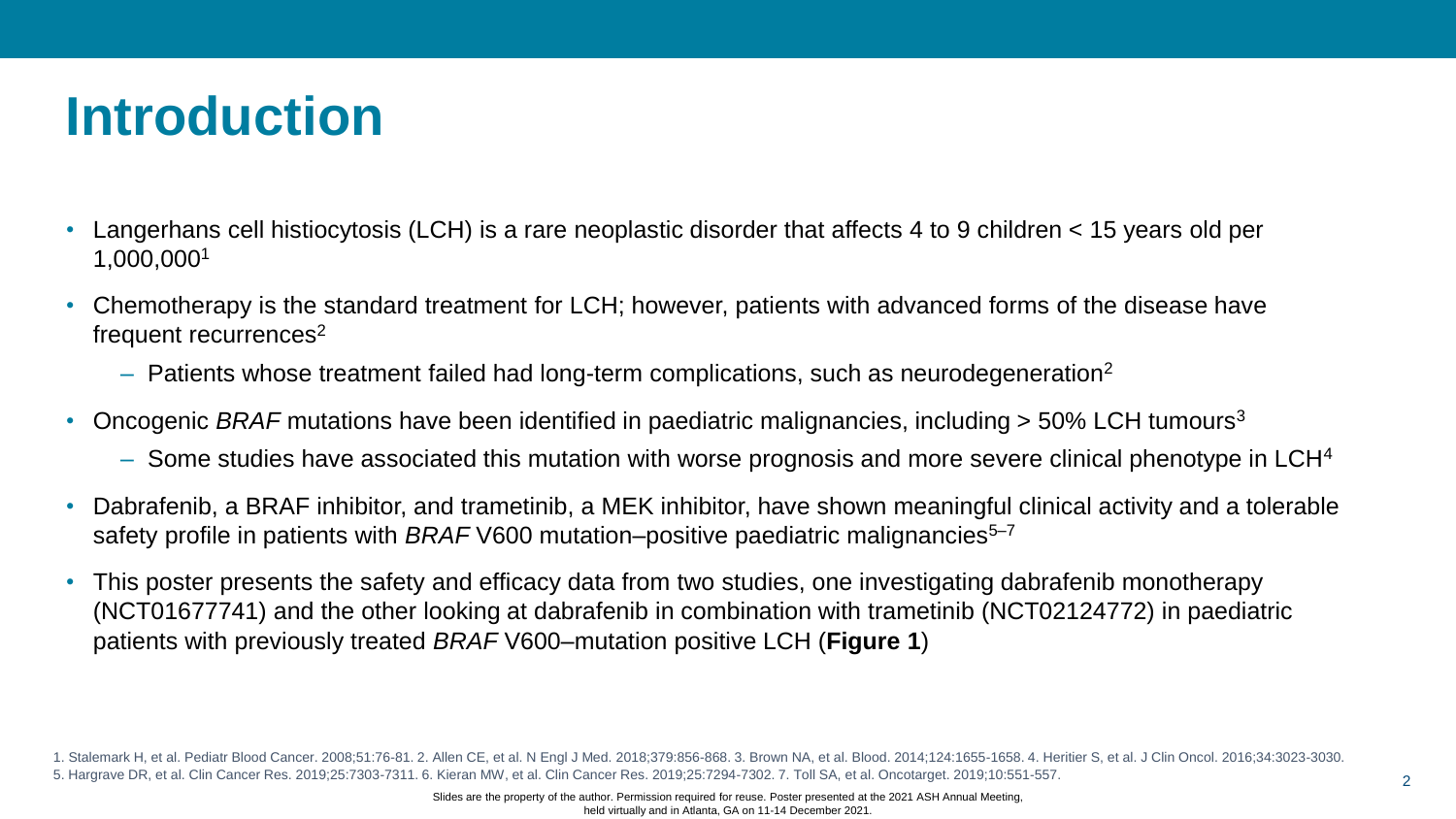### **Methods Figure 1. Study Designs**

#### **A: CDRB436A2102 (dabrafenib monotherapy)**

Phase I/II, 2-part, multicentre, single-arm, open-label study evaluating the safety and efficacy of dabrafenib monotherapy in paediatric patients with relapsed/refractory *BRAF* V600–mutation positive malignancies



DRB, dabrafenib; HGG, high-grade glioma; LCH, Langerhans cell histiocytosis; LGG, low-grade glioma; RP2D, recommended Phase II dose; TMT, trametinib. <sup>a</sup> 1 patient with LCH in this cohort. <sup>b</sup> 11 patients with LCH in this cohort. <sup>c</sup> Patients with prior BRAF monotherapy may enrol if they had benefit as determined by the investigator. <sup>d</sup> 2 patients with LCH in this cohort. <sup>e</sup> 10 patients with LCH in this cohort. <sup>f</sup> The RP2D of dabrafenib for paediatric patients was determined in a prior study [Kieran MW, et al. Clin Cancer Res. 2019;25:7294-7302].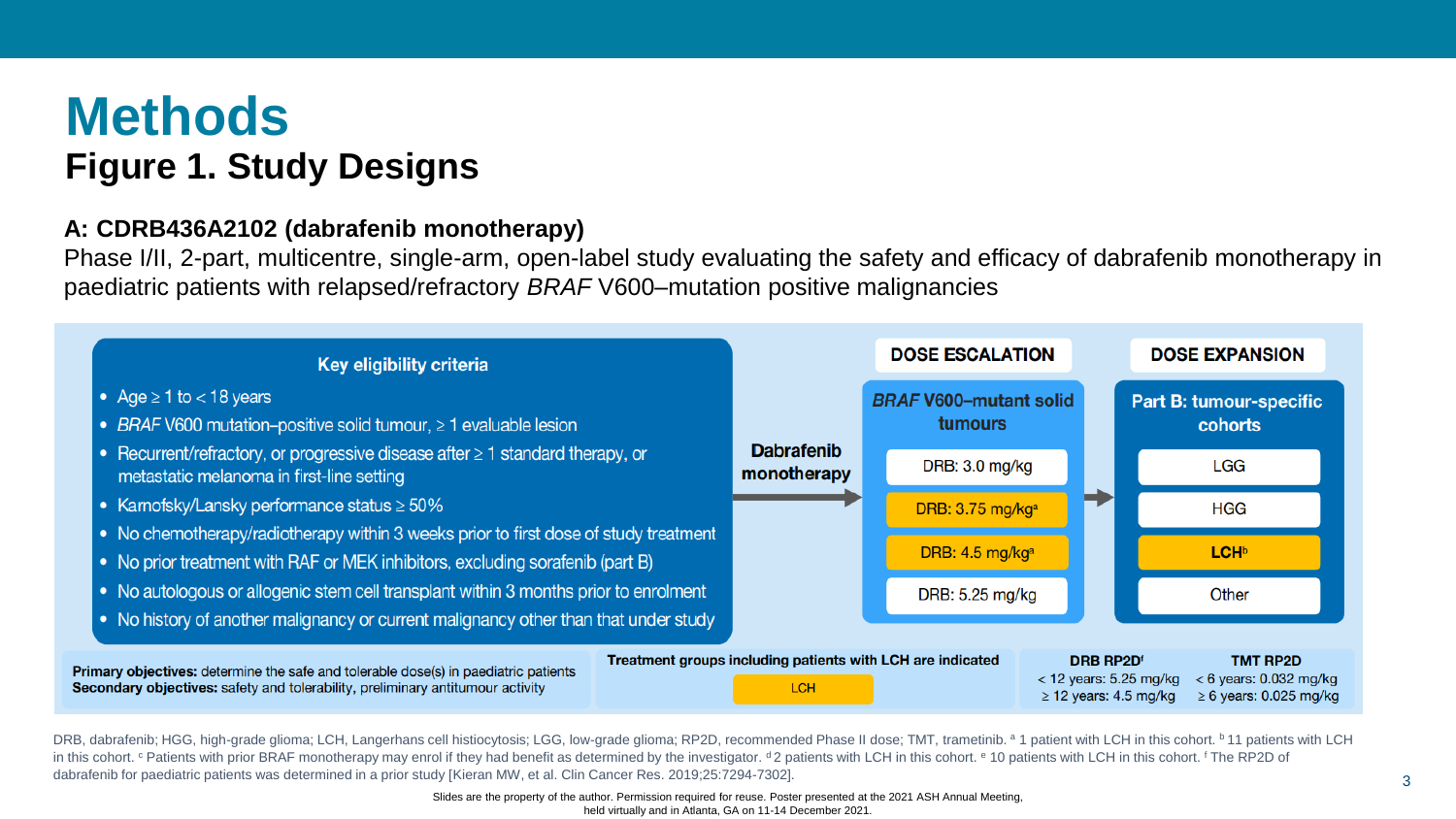### **Methods Figure 1. Study Designs**

#### **B: CTMT212X2101 (dabrafenib plus trametinib)**

Phase I/II, 4-part, multicentre, open-label study evaluating the safety and efficacy of trametinib monotherapy, or dabrafenib plus trametinib, in paediatric patients with relapsed/refractory malignancies



DRB, dabrafenib; HGG, high-grade glioma; LCH, Langerhans cell histiocytosis; LGG, low-grade glioma; RP2D, recommended Phase II dose; TMT, trametinib. <sup>a</sup> 1 patient with LCH in this cohort. <sup>b</sup> 11 patients with LCH in this cohort. <sup>c</sup> Patients with prior BRAF monotherapy may enrol if they had benefit as determined by the investigator. <sup>d</sup> 2 patients with LCH in this cohort. <sup>e</sup> 10 patients with LCH in this cohort. <sup>f</sup> The RP2D of dabrafenib for paediatric patients was determined in a prior study [Kieran MW, et al. Clin Cancer Res. 2019;25:7294-7302].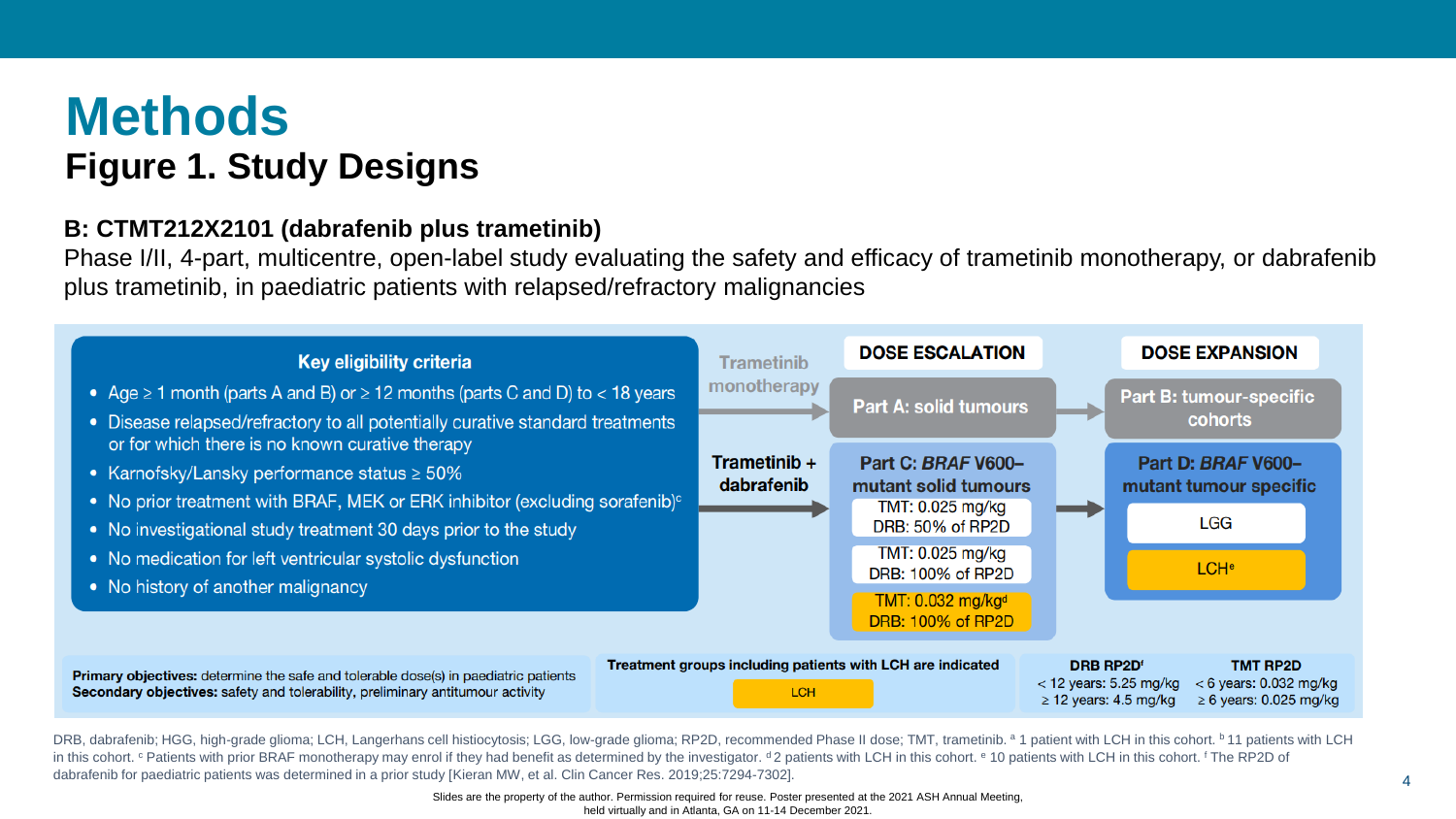## **Results Patient Characteristics and Disposition**

• Baseline patient demographics and disease characteristics are shown in **Table 1.**

#### **CDRB436A2102 (dabrafenib monotherapy)**

- 13 patients with *BRAF* V600 mutant–LCH received dabrafenib monotherapy; 2 and 11 patients in the dose-escalation and -expansion parts, respectively
	- At the data cutoff date of 4 December 2020, the median duration of exposure (DOE) to treatment with dabrafenib monotherapy was 51 months (range, 7-65 months), with most patients ongoing
- Treatment was discontinued in 6 patients due to investigator decision ( $n = 3$ ), adverse events (AEs) ( $n = 2$ ), and patient transferring to combination therapy  $(n = 1)$ 
	- 7 patients enrolled in a rollover study

#### **CTMT212X2101 (dabrafenib plus trametinib)**

- 12 patients with *BRAF* V600 mutant–LCH received dabrafenib in combination with trametinib; 2 and 10 patients in the doseescalation and -expansion parts, respectively
	- At the data cutoff date of 29 December 2020, the median DOE to treatment with dabrafenib plus trametinib was 22 months (range, 1.8-35.9 months), with most patients ongoing
- Treatment was discontinued in 4 patients due to AEs (n = 2), lack of efficacy (n = 1), or long-term complete resolution (CR) (n = 1)
	- 8 patients enrolled in a rollover study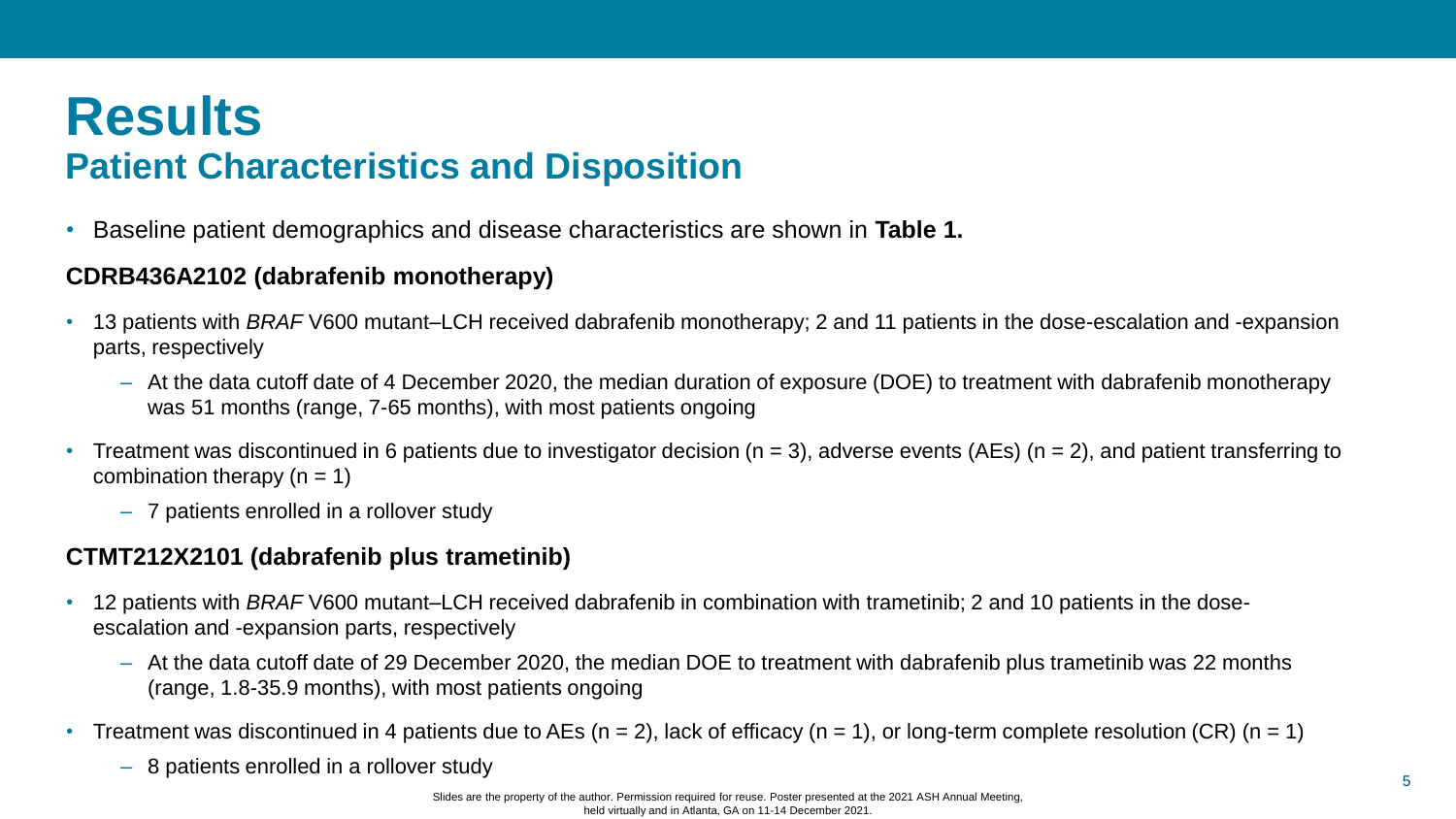### **Results Table 1. Patient Demographics and Baseline Characteristics**

|                                                         | <b>CDRB436A2102</b> | <b>CTMT212X2101</b> |  |
|---------------------------------------------------------|---------------------|---------------------|--|
| <b>Category</b>                                         | All LCH $(n = 13)$  | All LCH $(n = 12)$  |  |
| Age, median (range), years                              | $3(1-11)$           | $4(2-13)$           |  |
| $<$ 2 years, n $(\%)$                                   | 3(23.1)             | 0                   |  |
| 2 to $< 6$ years, n $(\%)$                              | 5(38.5)             | 8(66.7)             |  |
| 6 to $<$ 12 years, n $(\%)$                             | 5(38.5)             | 3(25.0)             |  |
| $\geq$ 12 years, n (%)                                  | 0                   | 1(8.3)              |  |
| <b>Male, n (%)</b>                                      | 8(61.5)             | 8(66.7)             |  |
| Karnofsky/Lansky PS, n (%)                              |                     |                     |  |
| 100                                                     | 6(46.2)             | 8(66.7)             |  |
| 90                                                      | 4(30.8)             | 2(16.7)             |  |
| 80                                                      | 1(7.7)              | 1(8.3)              |  |
| < 80                                                    | 2(15.3)             | 1(8.3)              |  |
| Multisite disease, n (%)                                | 3(23.1)             | 0                   |  |
| Time since initial diagnosis,<br>median (range), months | $36.3(1 - 116)$     | 33.9 (3.8-136.9)    |  |
| Prior therapy, n (%)                                    | 13 (100)            | 12 (100)            |  |
| Chemotherapy                                            | 13 (100)            | 12 (100)            |  |
| Biologic therapy <sup>a</sup>                           | 1(7.7)              | 0                   |  |
| Immunotherapy <sup>b</sup>                              | 1(7.7)              | 0                   |  |
| Targeted therapy                                        | 0                   | 0                   |  |
| Prior surgery, n (%)                                    |                     |                     |  |
| Yes                                                     | 0                   | 5(41.7)             |  |
| <b>No</b>                                               | 9(69.2)             | 7 (58.3)            |  |
| <b>Missing</b>                                          | 4(30.8)             | 0                   |  |

LCH, Langerhans cell histiocytosis; PS, performance status.

The same patient received <sup>a</sup> prior anti-CD52 monoclonal antibody and <sup>b</sup> prior immunoglobulin.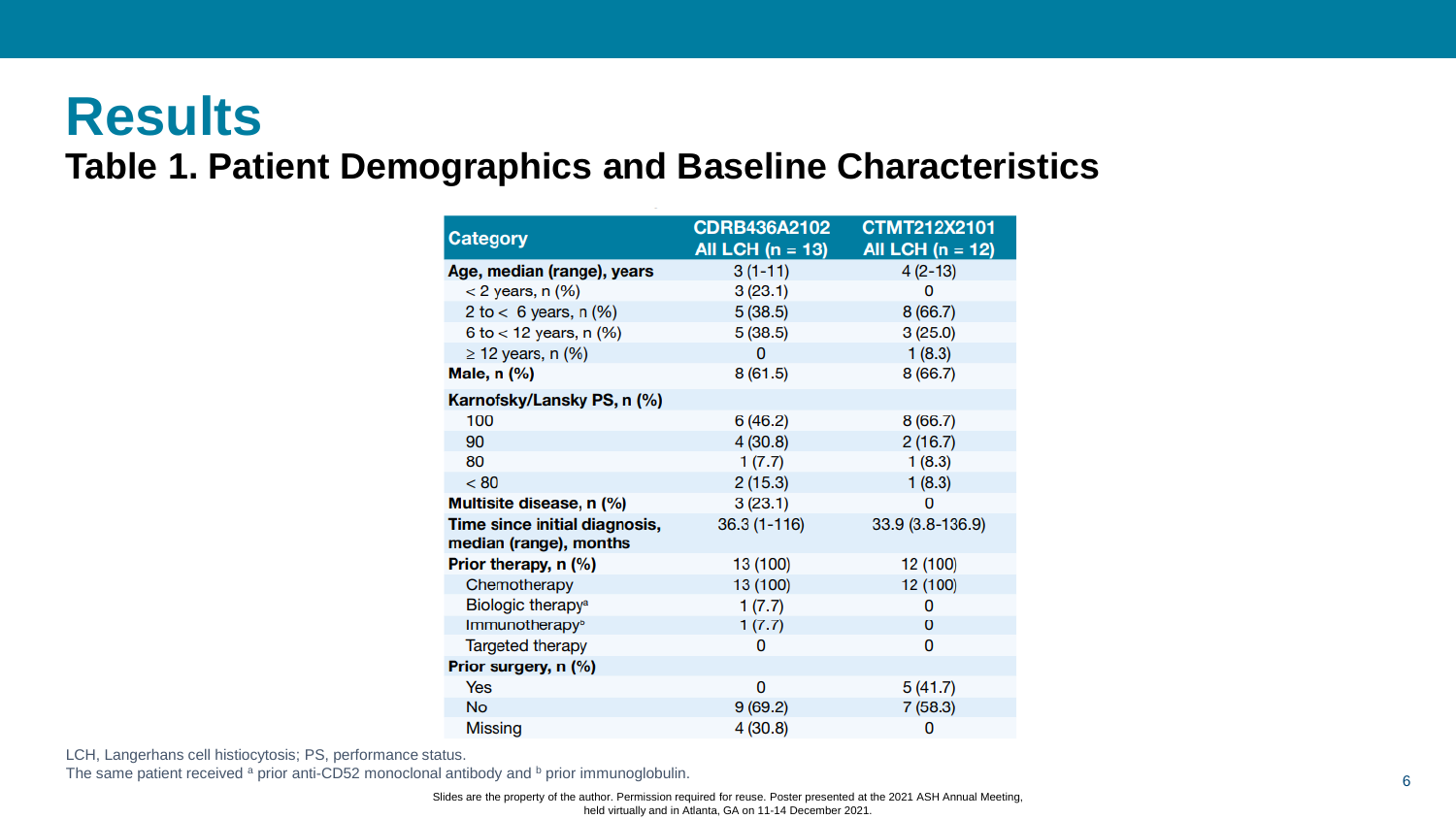## **Results Safety and Tolerability**

• AEs are summarised in **Table 2**, and treatment-related AEs (TRAEs) are listed in **Table 3**

### **CDRB436A2102 (dabrafenib monotherapy)**

- AEs leading to discontinuation included grade 2 increase in blood creatinine and grade ≥ 3 Epstein-Barr virus– associated lymphoma
- Most common grade ≥ 3 AEs reported in patients taking dabrafenib monotherapy were pyrexia (23.1%), neutropenia (15.4%), and syncope (15.4%)
- Most common grade ≥ 3 TRAEs reported in patients taking dabrafenib monotherapy were nausea (7.7%), increased alanine aminotransferase (ALT) (7.7%), and dental caries (7.7%)

#### **CTMT212X2101 (dabrafenib plus trametinib)**

- AEs leading to discontinuation included grade ≥ 3 increases in ALT and aspartate aminotransferase (AST)
- Most common grade ≥ 3 AEs reported in patients taking dabrafenib plus trametinib were pyrexia (33.3%), decreased neutrophil count (25.0%), and increased ALT (16.7%)
- Most common grade ≥ 3 TRAEs reported in patients taking dabrafenib plus trametinib were decreased neutrophil count (25.0%) and pyrexia (8.3%)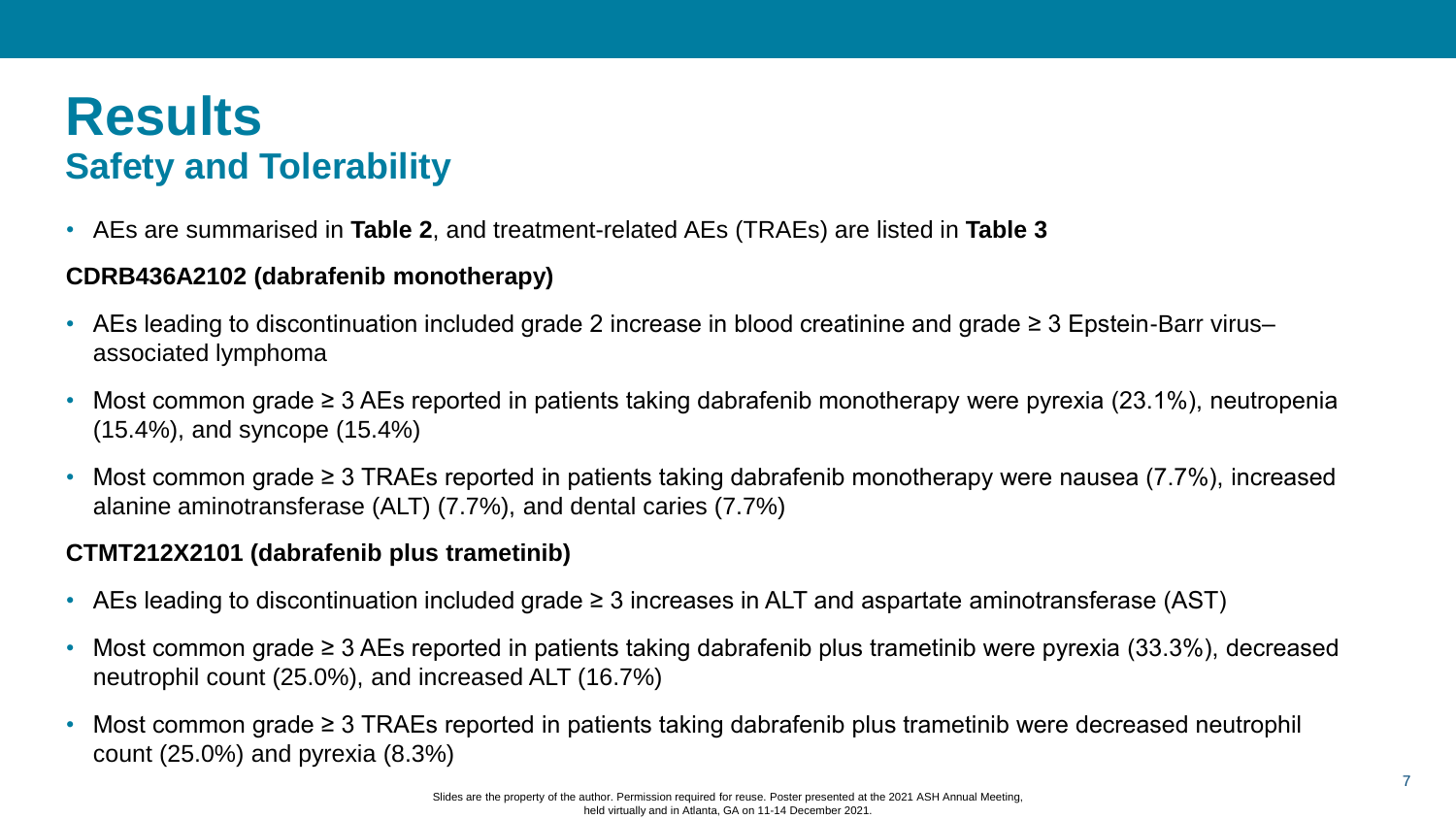### **Results Table 2. Safety Summary**

| Category,<br>n (%)                       |                  | <b>CDRB436A2102</b><br>All LCH $(n = 13)$ | <b>CTMT212X2101</b><br>All LCH $(n = 12)$ |                |
|------------------------------------------|------------------|-------------------------------------------|-------------------------------------------|----------------|
|                                          | <b>Any Grade</b> | Grade $\geq 3$                            | <b>Any Grade</b>                          | Grade $\geq 3$ |
| <b>Any AE</b>                            | 13 (100)         | 11 (84.6)                                 | 12 (100)                                  | 9(75.0)        |
| <b>Treatment</b><br>related              | 13 (100)         | 2(15.4)                                   | 12 (100)                                  | 5(41.7)        |
| <b>AEs leading to</b><br>dose reduction  | 2(15.4)          | 0                                         | 1(8.3)                                    | 1(8.3)         |
| AEs leading to<br>dose interruption      | 9(69.2)          | 4(30.2)                                   | 9(75.0)                                   | 5(41.7)        |
| <b>AEs leading to</b><br>discontinuation | 2(15.4)          | 1(7.7)                                    | 2(16.7)                                   | 2(16.7)        |
| <b>Serious AEs</b>                       | 7(53.8)          | 4(30.8)                                   | 7(58.3)                                   | 6(50.0)        |
| <b>Treatment</b><br>related              | 2(15.4)          | 0                                         | 3(25.0)                                   | 2(16.7)        |
| <b>Fatal AEs</b>                         | 0                | 0                                         | $\Omega$                                  | 0              |

AE, adverse event; LCH, Langerhans cell histiocytosis.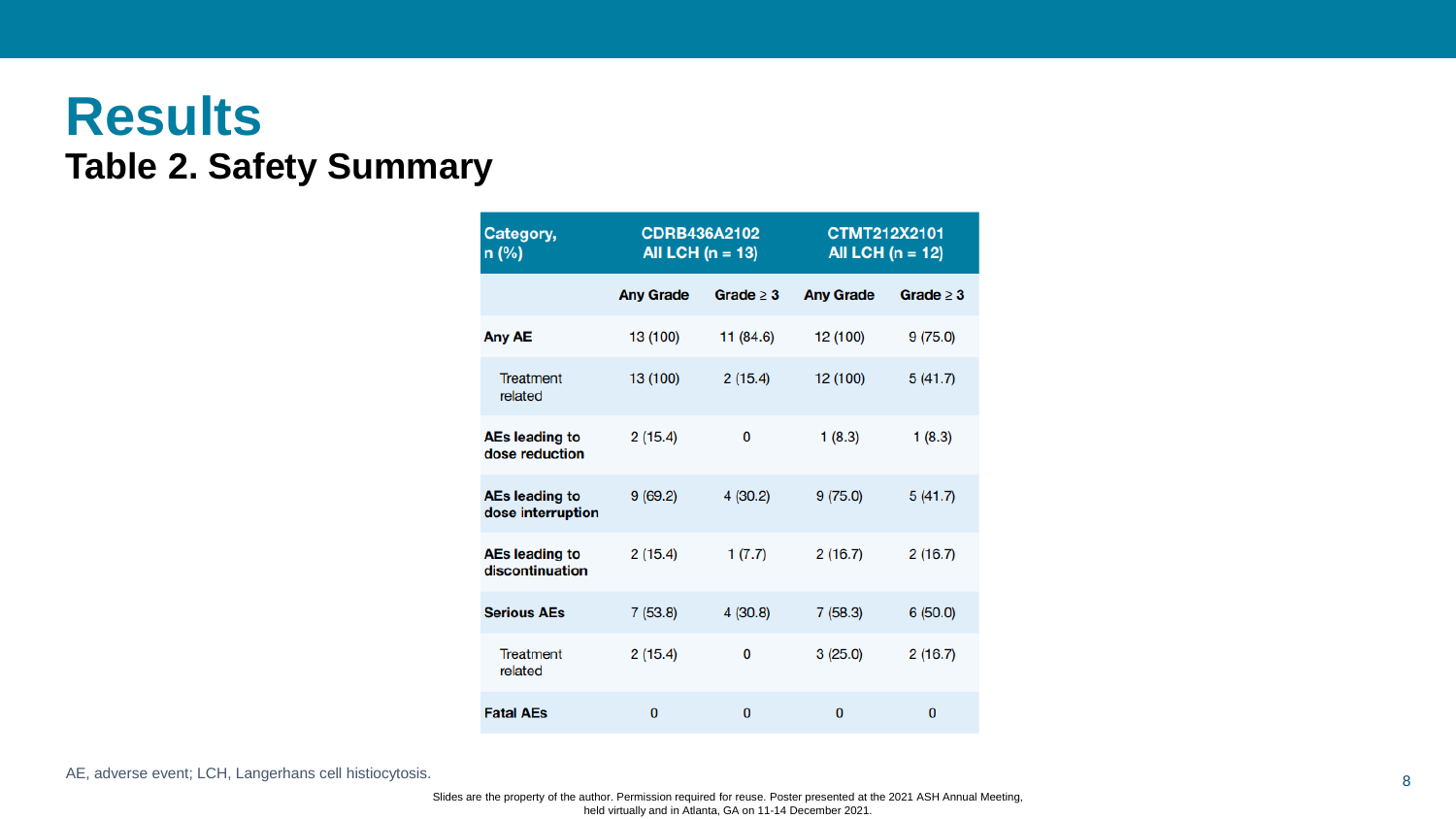### **Results Table 3. TRAEs Occurring in ≥ 20% of Patients**

| Category, n (%)                   | <b>Any Grade</b>              | Grade $\geq 3$ |  |  |  |  |
|-----------------------------------|-------------------------------|----------------|--|--|--|--|
| CDRB436A2102 All LCH (n = 13)     |                               |                |  |  |  |  |
| <b>Any TRAE</b>                   | 13 (100)                      | 2(15.4)        |  |  |  |  |
| Vomiting                          | 6(46.2)                       | 0              |  |  |  |  |
| <b>Blood creatinine increased</b> | 5(38.5)                       | 0              |  |  |  |  |
| Dry skin                          | 4(30.8)                       | 0              |  |  |  |  |
| Rash                              | 4(30.8)                       | 0              |  |  |  |  |
| Melanocytic naevus                | 4(30.8)                       | 0              |  |  |  |  |
| Pyrexia                           | 3(23.1)                       | 0              |  |  |  |  |
| <b>AST</b> increase               | 3(23.1)                       | 0              |  |  |  |  |
| Hypophosphatemia                  | 3(23.1)                       | 0              |  |  |  |  |
| Alopecia                          | 3(23.1)                       | 0              |  |  |  |  |
| Hair texture abnormal             | 3(23.1)                       | 0              |  |  |  |  |
| Constipation                      | 3(23.1)                       | 0              |  |  |  |  |
| Erythema nodosum                  | 3(23.1)                       | 0              |  |  |  |  |
|                                   | CTMT212X2101 All LCH (n = 12) |                |  |  |  |  |
| <b>Any TRAE</b>                   | 12 (100)                      | 5(41.7)        |  |  |  |  |
| Pyrexia                           | 7(58.3)                       | 1(8.3)         |  |  |  |  |
| <b>Diarrhoea</b>                  | 5(41.7)                       | 0              |  |  |  |  |
| Dry skin                          | 5(41.7)                       | 0              |  |  |  |  |
| Neutrophil count decreased        | 5(41.7)                       | 2(16.7)        |  |  |  |  |
| Vomiting                          | 5(41.7)                       | 0              |  |  |  |  |
| Abdominal pain                    | 4(33.3)                       | 0              |  |  |  |  |
| Maculopapular rash                | 4(33.3)                       | 0              |  |  |  |  |
| Cough                             | 3(25.0)                       | 0              |  |  |  |  |
| Fatigue                           | 3(25.0)                       | 0              |  |  |  |  |
| <b>Nausea</b>                     | 3(25.0)                       | 0              |  |  |  |  |
| Pain in extremity                 | 3(25.0)                       | 0              |  |  |  |  |

AST, aspartate aminotransferase; TRAE, treatment-related adverse event.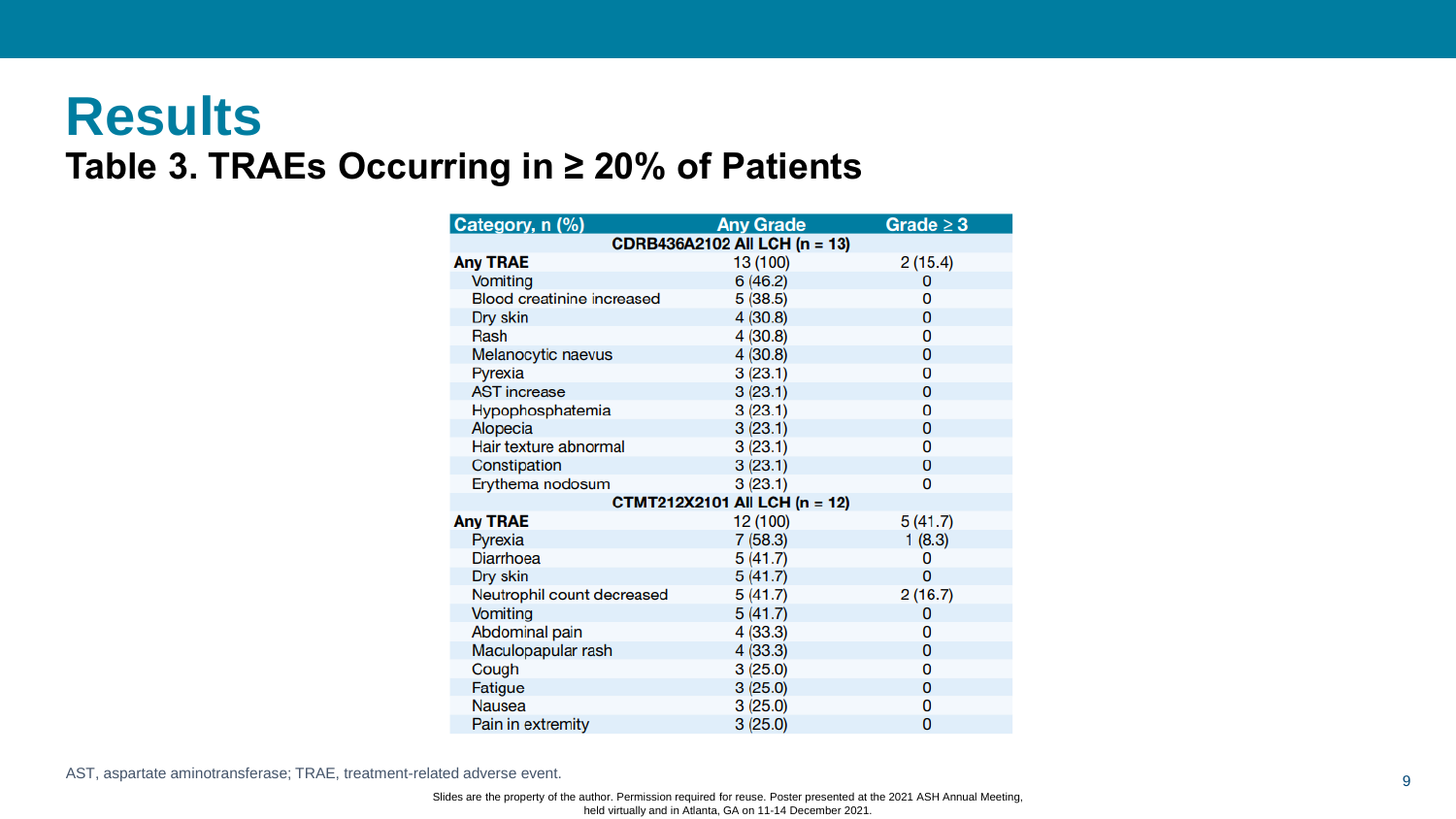## **Results Efficacy**

- Best overall response per Histiocyte Society criteria are reported in **Table 4** and **Figure 2**
- Patients did not progress, and the median progression-free survival was not reached in both studies **(Figure 3)**

#### **CDRB436A2102 (dabrafenib monotherapy)**

• The investigator-assessed objective response rate (ORR) was 76.9% (95% CI, 46.2%-95.0%) in patients receiving dabrafenib monotherapy

#### **CTMT212X2101 (dabrafenib plus trametinib)**

• The investigator-assessed ORR was 58.3% (95% CI, 27.7%- 84.8%) in patients taking dabrafenib plus trametinib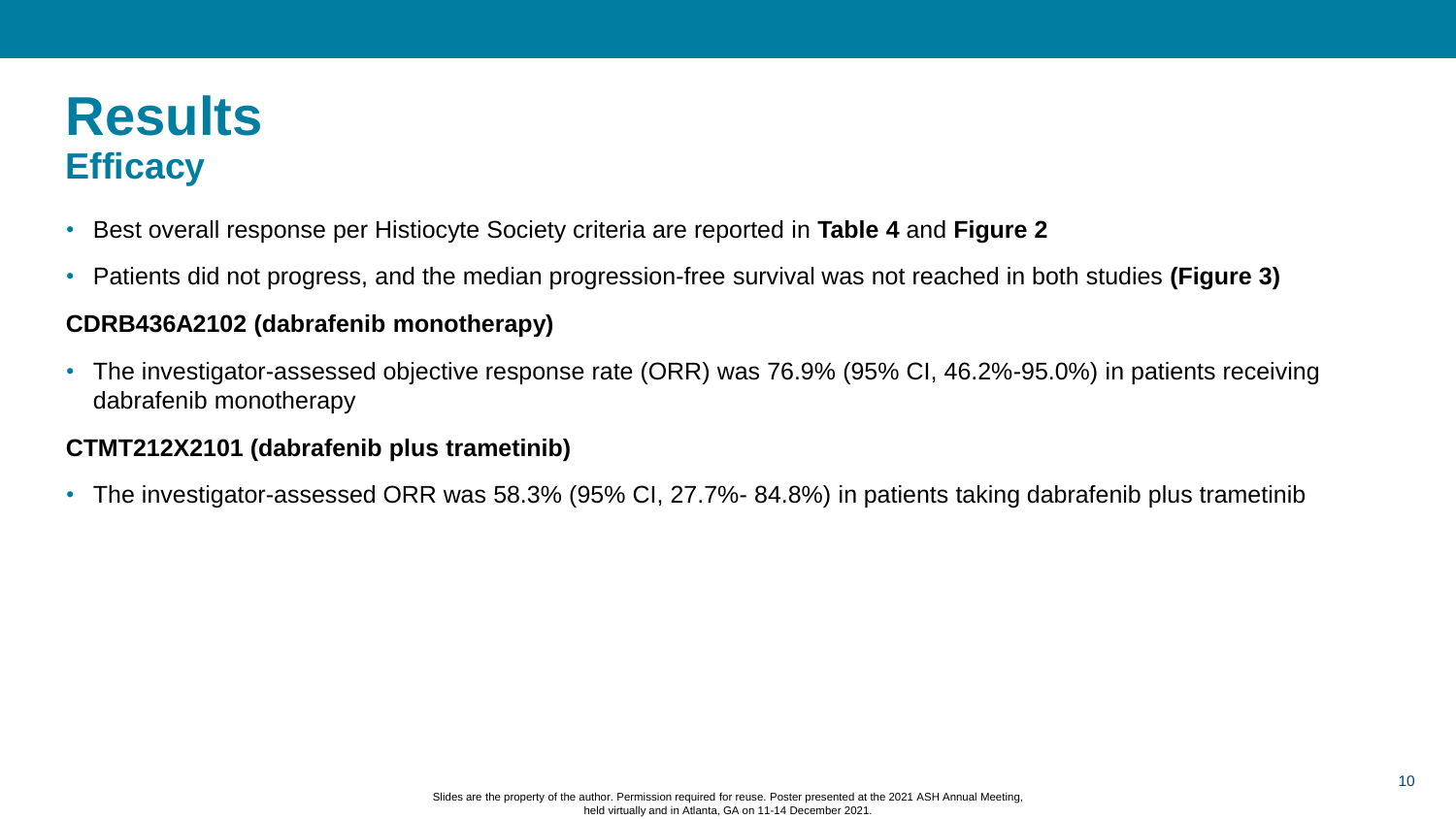### **Results Table 4. Efficacy by Investigator Assessment**

| Category                                                          | <b>CDRB436A2102</b><br>All LCH $(n = 13)$ | <b>CTMT212X2101</b><br>All LCH $(n = 12)$ |
|-------------------------------------------------------------------|-------------------------------------------|-------------------------------------------|
| Best overall response, n (%)                                      |                                           |                                           |
| Complete resolution                                               | 6 (46.2)                                  | 4 (33.3)                                  |
| Regressive disease                                                | 4(30.8)                                   | 3(25.0)                                   |
| Stable disease                                                    | 3(23.1)                                   | 3(25.0)                                   |
| Progressive disease                                               | $\bf{0}$                                  | 0                                         |
| <b>Missing</b>                                                    | 0                                         | 2(16.7)                                   |
| Objective response rate<br>(95% CI), %                            | 76.9<br>$(46.2 - 95.0)$                   | 58.3<br>$(27.7 - 84.8)$                   |
| <b>Median duration of response</b><br>$(95% \text{ Cl})$ , months | NR (11.1-NR)                              | NR (NR-NR)                                |
| 12-month rate (95% CI), %                                         | 90 (40-100)                               | 100 (NR-NR)                               |
| 24-month rate (95% CI), %                                         | 90 (40-100)                               | 100 (NR-NR)                               |
| <b>Median progression-free survival</b><br>(95% CI), months       | NR.                                       | <b>NR</b>                                 |
| 12-month rate (95% CI), %                                         | 100 (NR-NR)                               | 100 (NR-NR)                               |
| 24-month rate (95% CI), %                                         | 90 (50-100)                               | 100 (NR-NR)                               |

<sup>11</sup> CI, confidence interval; LCH, Langerhans cell histiocytosis; NR, not reached.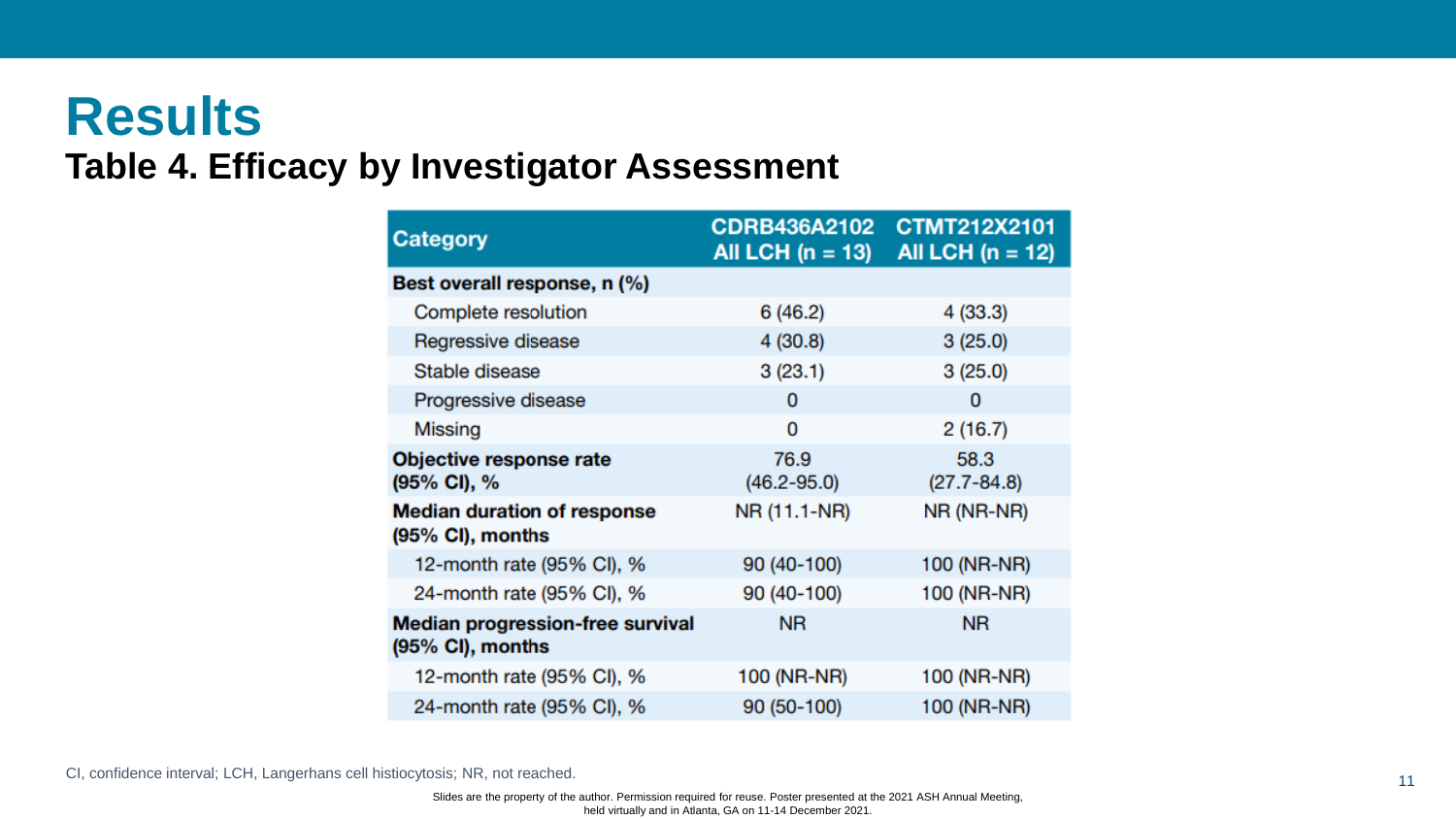### **Results Figure 2. Duration of Exposure to Study Treatment**

A: CDRB436A2102: dabrafenib monotherapy

a a Patients With LCH Patients With LCH a a a a a  $\boldsymbol{\Lambda}$ a a aa a Paediatric Paediatric a a a  $\Delta$  $\Delta$  $0<sub>20</sub>$ 60 80 100 120 140 160 180 200 220 240 260 280 300 320 340 360 380  $\Omega$ 20 40 60 80 100 120 140 160 **Treatment Exposure Duration, Weeks Treatment Exposure Duration, Weeks**  $SD \land$  First response  $\triangle$  First response **SD REG CR REG** 

B: CTMT212X2101: dabrafenib plus trametinib combination therapy

CR, complete resolution; LCH, Langerhans cell histiocytosis; REG, regressive disease; SD, stable disease. <sup>a</sup> Patients who have continued therapy on a rollover study.<br>
12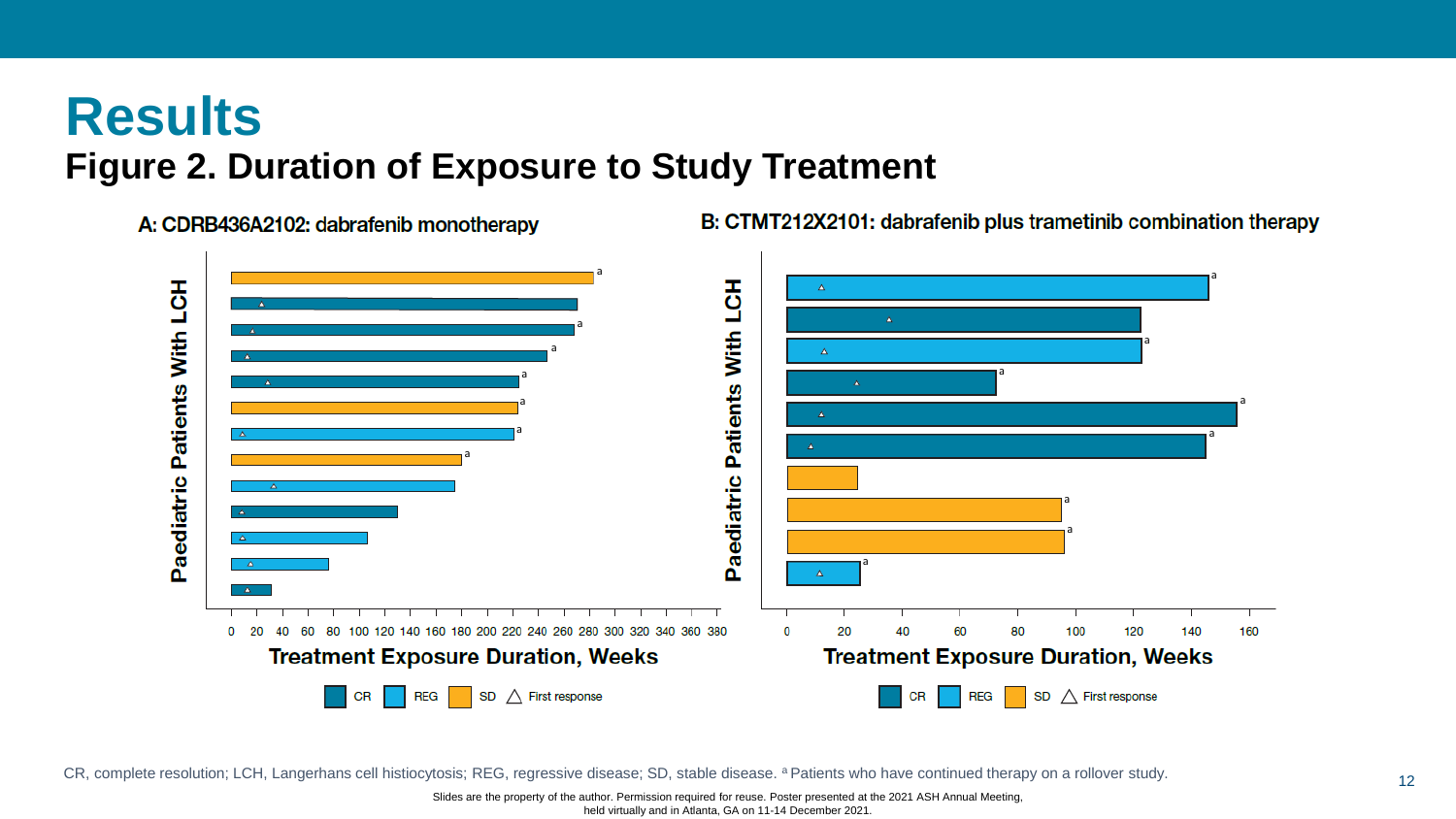## **Results Figure 3. Progression-Free Survival**



Slides are the property of the author. Permission required for reuse. Poster presented at the 2021 ASH Annual Meeting, held virtually and in Atlanta, GA on 11-14 December 2021.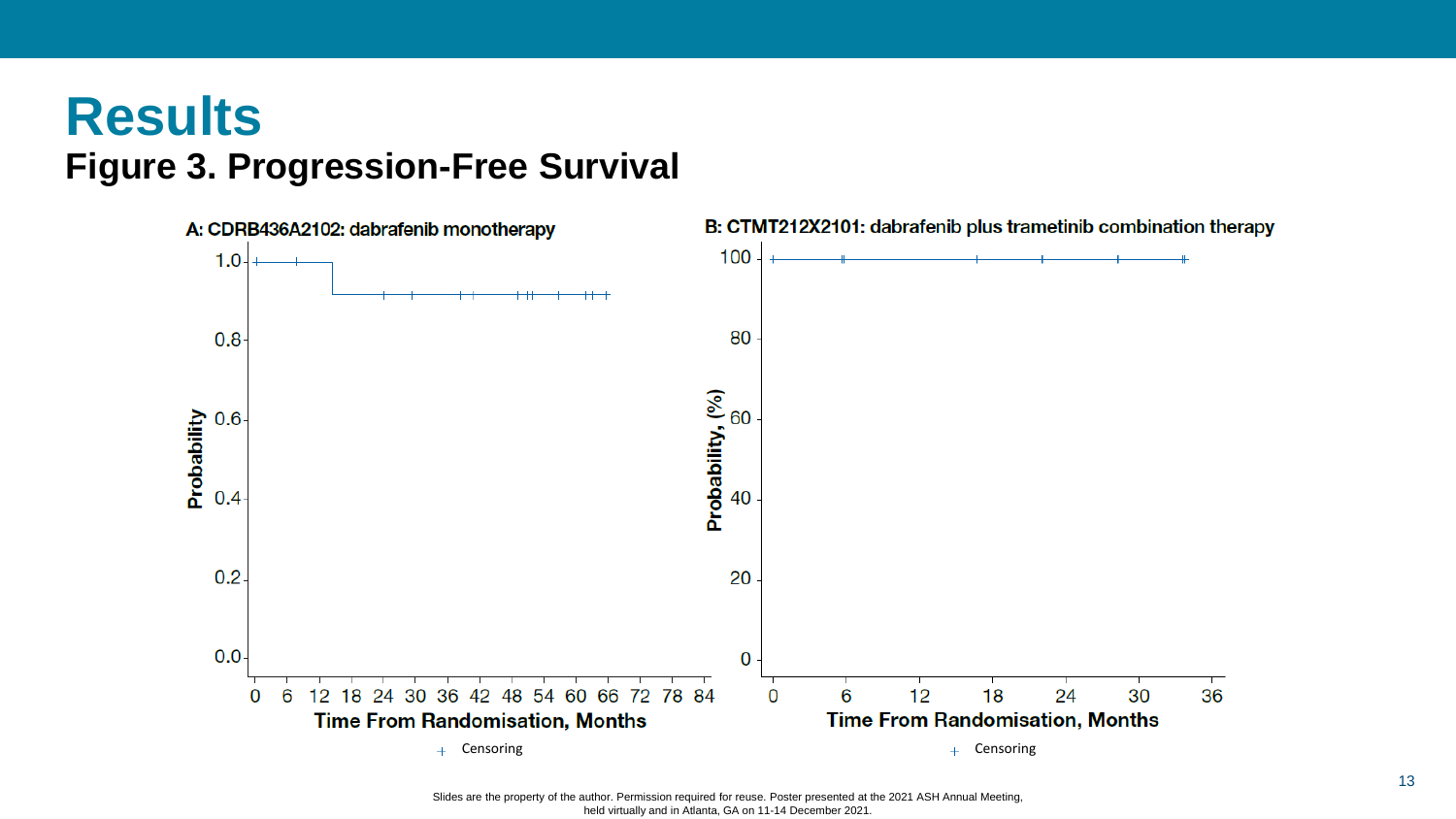# **Key Findings & Conclusions**

- In paediatric patients with relapsed/refractory *BRAF* V600E mutation–positive LCH, dabrafenib monotherapy and in combination with trametinib demonstrated frequent and durable efficacy
	- 90%-100% of patients had responses ongoing at 24 months, and 0 patients had disease progression
	- $-$  Response rates compared favourably with what has been seen with standard-of-care vinblastine plus prednisone<sup>1</sup>
- Treatment was associated with acceptable tolerability and had a manageable toxicity profile
	- AEs leading to treatment reduction, interruption, or discontinuation were relatively infrequent in both studies
- Safety profile was comparable with that observed in other paediatric<sup>2,3</sup> and adult<sup>4,5</sup> studies
	- $-$  Pyrexia was the most common AE reported, consistent with previous studies<sup>2-5</sup>
- This therapy is promising in paediatric patients with *BRAF* V600E mutation–positive LCH, a higher-risk form of LCH, and offers targeted therapy in this defined group of patients with LCH

<sup>1.</sup> Simko SJ, et al. Br J Haematol. 2015;169:299-301. 2. Hargrave DR, et al. Clin Cancer Res. 2019;25:7303-7311. 3. Kieran MW, et al. Clin Cancer Res. 2019;25:7294-7302. 4. Subbiah V, et al. J Clin Oncol. 2018;36:7-13. 5. Long GV, et al. N Engl J Med. 2014;371:1877-1888.